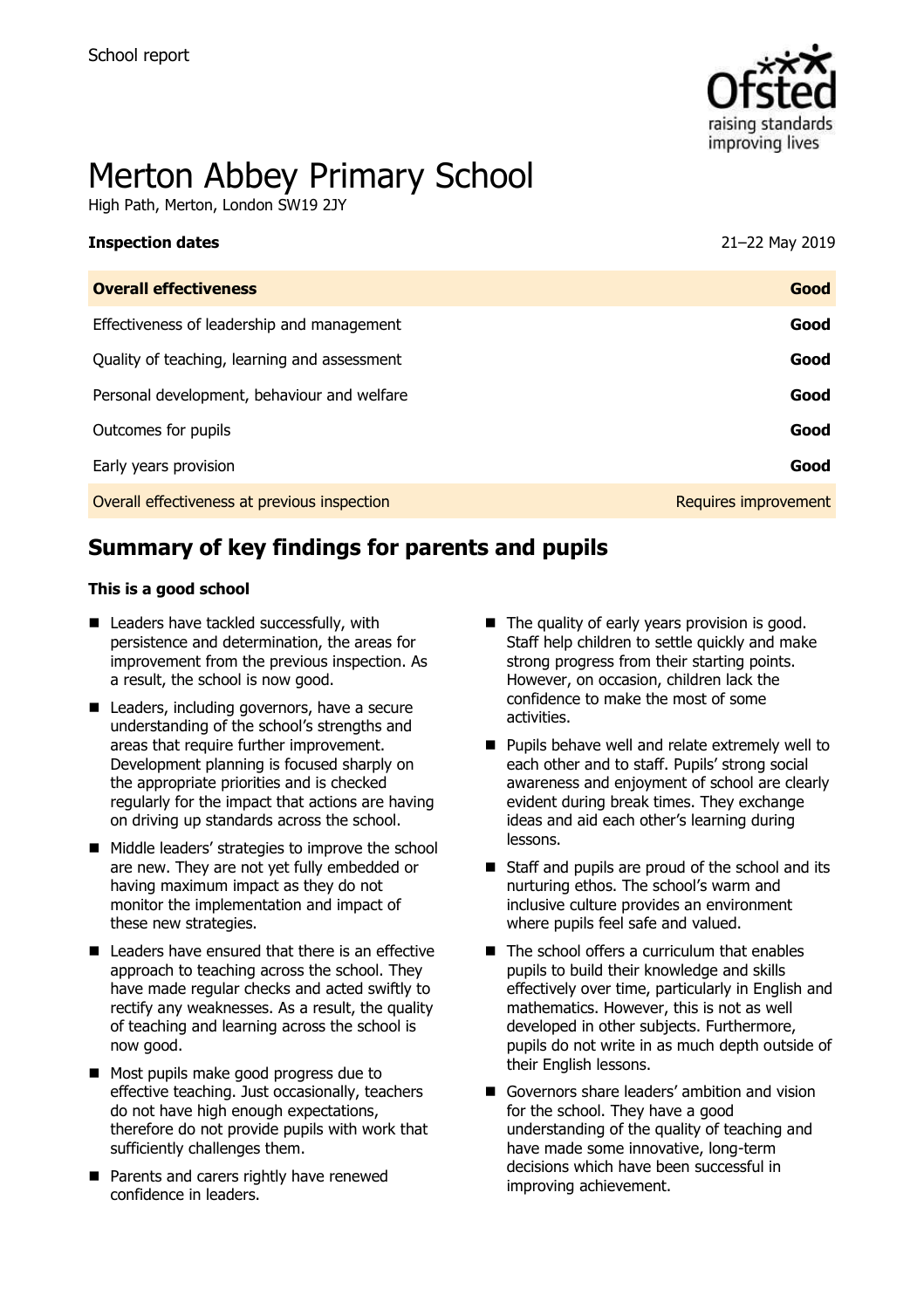

# **Full report**

### **What does the school need to do to improve further?**

- Further develop the impact of leadership and management by ensuring that:
	- subjects other than English and mathematics are taught in sufficient depth
	- middle leaders have a greater effect on the quality of teaching in their subject.
- **IMPROVE the quality of teaching, learning and assessment and the outcomes for pupils,** by:
	- in the early years, developing children's confidence and independence when working at less structured activities
	- ensuring that teachers have consistently high expectations of all pupils, particularly the most able pupils, and challenging them appropriately in their written work
	- giving pupils more chances to produce high-quality written work in different subjects
	- ensuring that all teachers expect a high standard of presentation in pupils' work.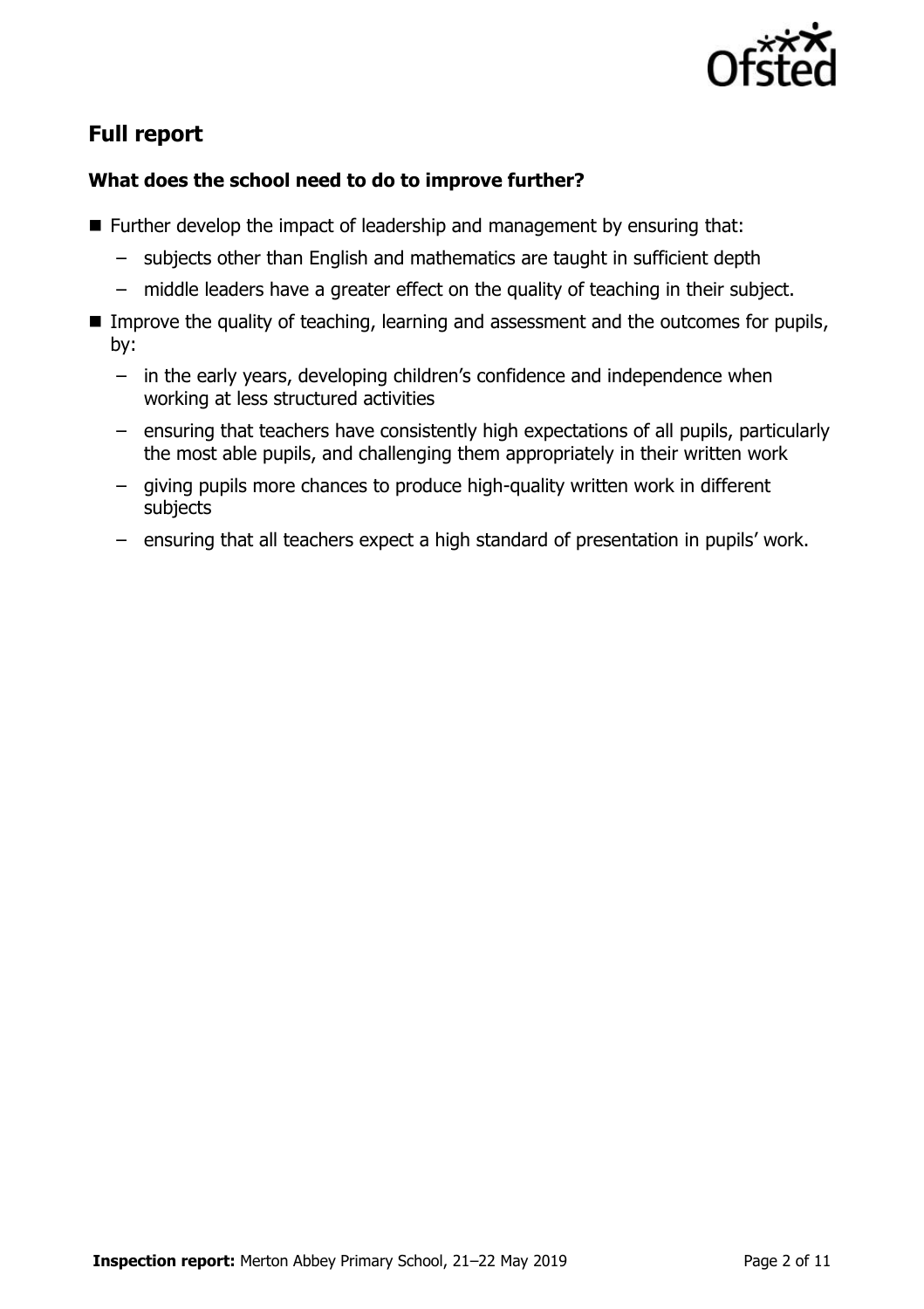

# **Inspection judgements**

#### **Effectiveness of leadership and management Good**

- The school has improved significantly since the previous inspection. The headteacher and leaders, together with governors, have established a clear vision for improvement and set high standards for all pupils. Well-focused teamwork has secured good leadership, teaching and pupils' achievement. As a result, the school is more effective and continues to improve.
- Leaders have strengthened the way they plan and implement actions to bring about improvement. This is evident in the effective use of additional funding to support disadvantaged pupils. Focused leadership sustains the strong development of pupils' personal qualities. Support given to pupils with special educational needs and/or disabilities (SEND) has secured their good achievement.
- Leaders' monitoring of the school is rigorous and effective. Leaders check the quality of provision in their areas of responsibility carefully. New systems to track pupils' progress are utilised well to check where teachers are making the most difference. This helps ensure that leaders' evaluations of the effectiveness of the school are broadly accurate and useful to plan further improvements.
- However, some checks by middle leaders are not focused enough on pupils' learning. For example, leaders of subjects other than English and mathematics do not look at the quality and depth of pupils' learning in their subjects.
- Leaders' actions to improve the school have been effective and brought about rapid improvement, particularly in the last year. Staff have received training on new strategies which enable pupils to master aspects of their learning in mathematics. There have been changes to the way reading is taught.
- Leaders have reviewed the curriculum to include a broad range of experiences, which add depth and meaning to pupils' learning. Leaders base this on a clearly identified rationale for the curriculum design, which identifies long-term goals for pupils.
- Pupils' spiritual, cultural, social and moral development is catered for well. They understand and learn to value differences, including in relation to faiths, beliefs and abilities. Pupils are included and valued by staff and this helps pupils to understand that discrimination of any kind is not tolerated and that there should be equality in opportunity for all. Fundamental British values are promoted well.
- Leaders make effective use of the physical education and sport premium. Money has been targeted towards providing additional equipment and raising pupils' levels of participation. As a result of this spending, greater numbers of pupils are attending extra-curricular clubs and enjoying success in competitive sporting events.
- **Parents are supportive of the school and, in particular, the care and quidance that the** school provides. One parent, summing up the views of many, wrote: 'The school has a nurturing atmosphere, pupils respect the staff and pupils are very well behaved.'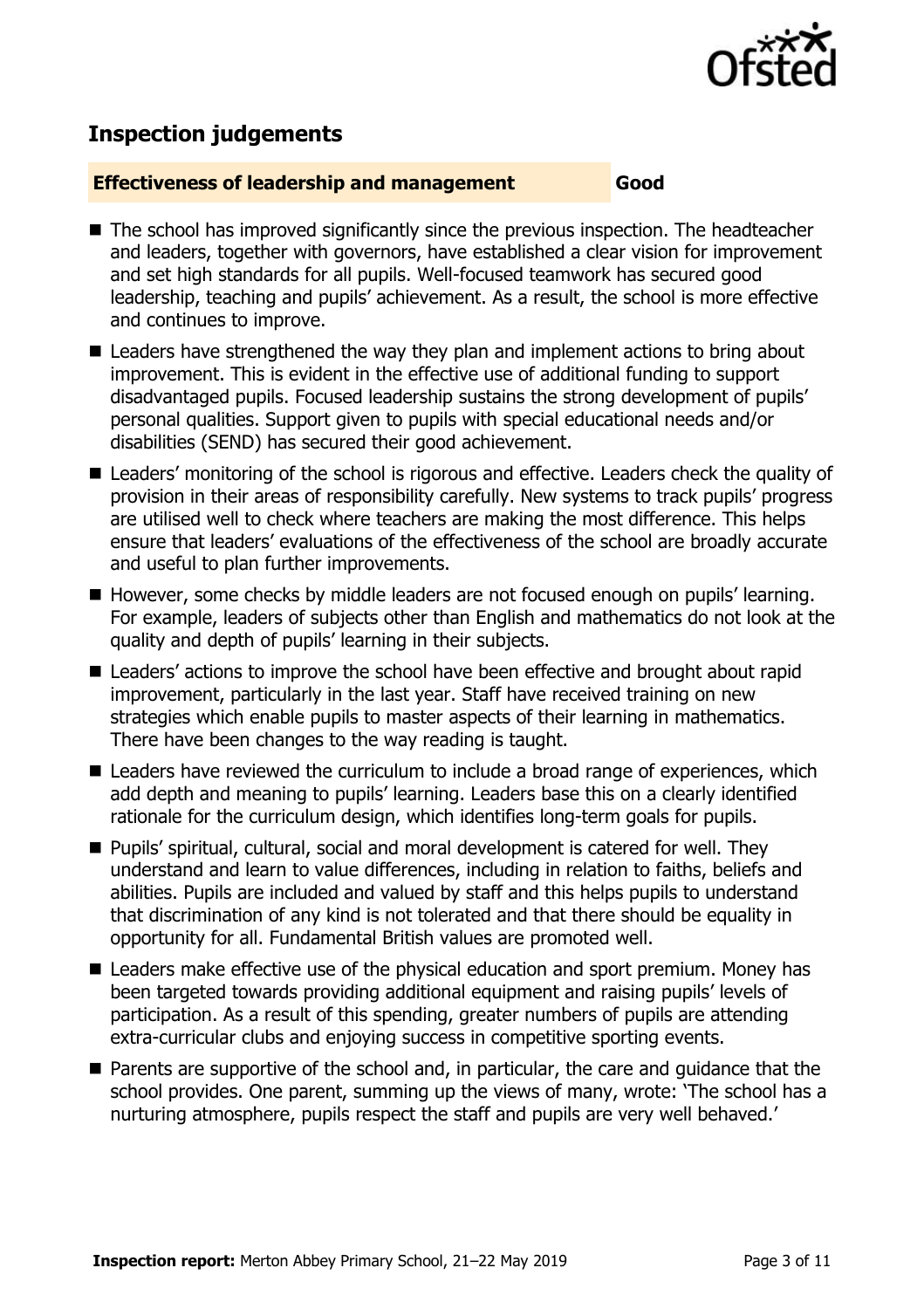

#### **Governance of the school**

- Governance has improved considerably since the previous inspection. Governors have responded proactively to external guidance and have strengthened all areas of their work. The co-chairs of the governing body have led governors in identifying gaps in skills and expertise. These have now been addressed through the targeted recruitment of new governors with particular skill sets.
- Governors receive a range of training, from both within the school and the local authority. This enables governors to develop their skills to take on specific areas of responsibility and provide support and challenge, for example in areas such as safeguarding.
- Governors receive timely information from school leaders on how well teaching supports learning, and this is used well to ask searching questions. They follow this up effectively by regularly visiting the school.
- The sharing of responsibilities among governors has ensured that all aspects of the school are carefully reviewed. Where weaknesses appear, governors ask astute and challenging questions, which lead to useful actions by leaders, when necessary.

#### **Safeguarding**

- The arrangements for safeguarding are effective. The single central record of checks on staff and visitors is up to date and compliant. Checks carried out on new members of staff and volunteers are thorough and well managed.
- Leaders have developed a strong culture of safeguarding, which is a high priority for the school. Staff receive high-quality training in safeguarding and are clear about the actions they must take if they have concerns about a pupil or a member of staff. Comprehensive safeguarding systems are in place, are fully embedded and permeate the life of the school. School leaders ensure that safeguarding issues are quickly identified. Close liaison with outside agencies, including the police, result in timely responses to pupils' needs.
- **Pupils report they know who to go to if they are concerned about anything and that** they would be taken seriously. They also believe that school staff would take effective action to support them, should the need arise.

#### **Quality of teaching, learning and assessment Good**

- Teachers know their pupils well. Improvements in assessment procedures have resulted in teachers having a secure knowledge of what pupils can and cannot do. Teachers use this information to plan activities which are matched accurately to pupils' needs. As a result, pupils across the school are making strong progress from their different starting points.
- **Positive relationships exist between adults and pupils. Teachers use questioning** effectively to check pupils' understanding and provoke deeper thinking about pupils' learning. They are not prepared to accept any answers without a clear rationale articulated by pupils. As a result, teachers secure a depth of knowledge before moving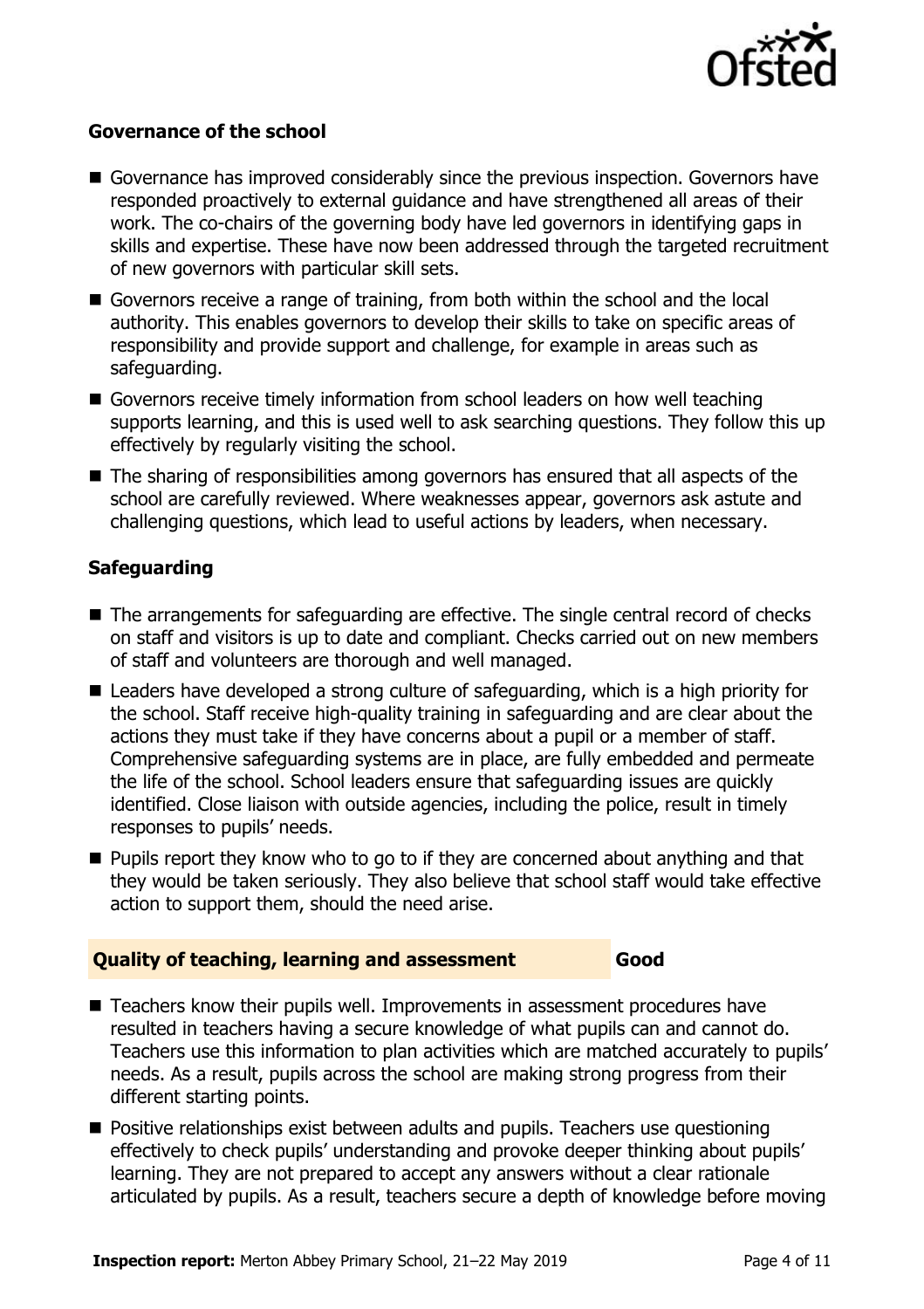

on to the next learning point.

- $\blacksquare$  The teaching of mathematics is typically good. Staff training in the new mathematics curriculum has been effective in raising achievement. Pupils' books reveal that they have many opportunities to develop their reasoning skills and solve problems across all aspects of number, shape and measure. This is leading to good progress for all pupils in mathematics, although in some year groups pupils lack care in the presentation of their work.
- The teaching of writing has been a priority for school improvement. Writing has improved because of leaders' sustained focus in this area. Leaders have recently restructured the approach to writing, with an increased spotlight on writing stamina and teaching the specific skills needed to be able to develop writing in different genres. Inspectors scrutinised a range of sources, including work in books, and found current pupils to be making good progress. However, pupils do not have sufficient opportunities to apply their writing skills in subjects other than English, which limits the depth of their learning.
- Whenever possible, teachers provide opportunities for pupils to develop reading skills. There are many opportunities for pupils to conduct research. For example, pupils in Year 2 researched the royal family, and in particular the Queen, as part of their topic on 'When Elizabeth met Victoria'. The acquisition of vocabulary and the development of language are high priorities.
- Teachers present activities so that pupils can work well together to solve a range of problems. As a consequence, pupils acquire the skills required to work effectively as part of a team.
- While most activities are carefully planned to meet pupils' needs, teachers' expectations of what most-able pupils can do are sometimes too low. This results in them being given work that is not sufficiently challenging, especially in writing.
- Teaching assistants make a strong contribution to pupils' learning. They work closely with teachers to support pupils in meeting their challenging targets. Pupils with SEND make good progress from their different starting points because adults refine tasks well to ensure that pupils experience success.

#### **Personal development, behaviour and welfare Good**

#### **Personal development and welfare**

- The school's work to promote pupils' personal development and welfare is good.
- Leaders and staff have an in-depth knowledge of pupils and their vulnerabilities. They work together proactively to support pupils and their families. Where further assistance is required, this is put in place as early as possible.
- Pupils have access to extra-curricular activities and resources in school and in the local community to assist with their development. For example, they access swimming facilities, country dancing, drama, poetry, dodgeball and street dancing to name a few of the opportunities which all contribute to their emotional and social development.
- When questioned, pupils clearly expressed their appreciation of the school's supportive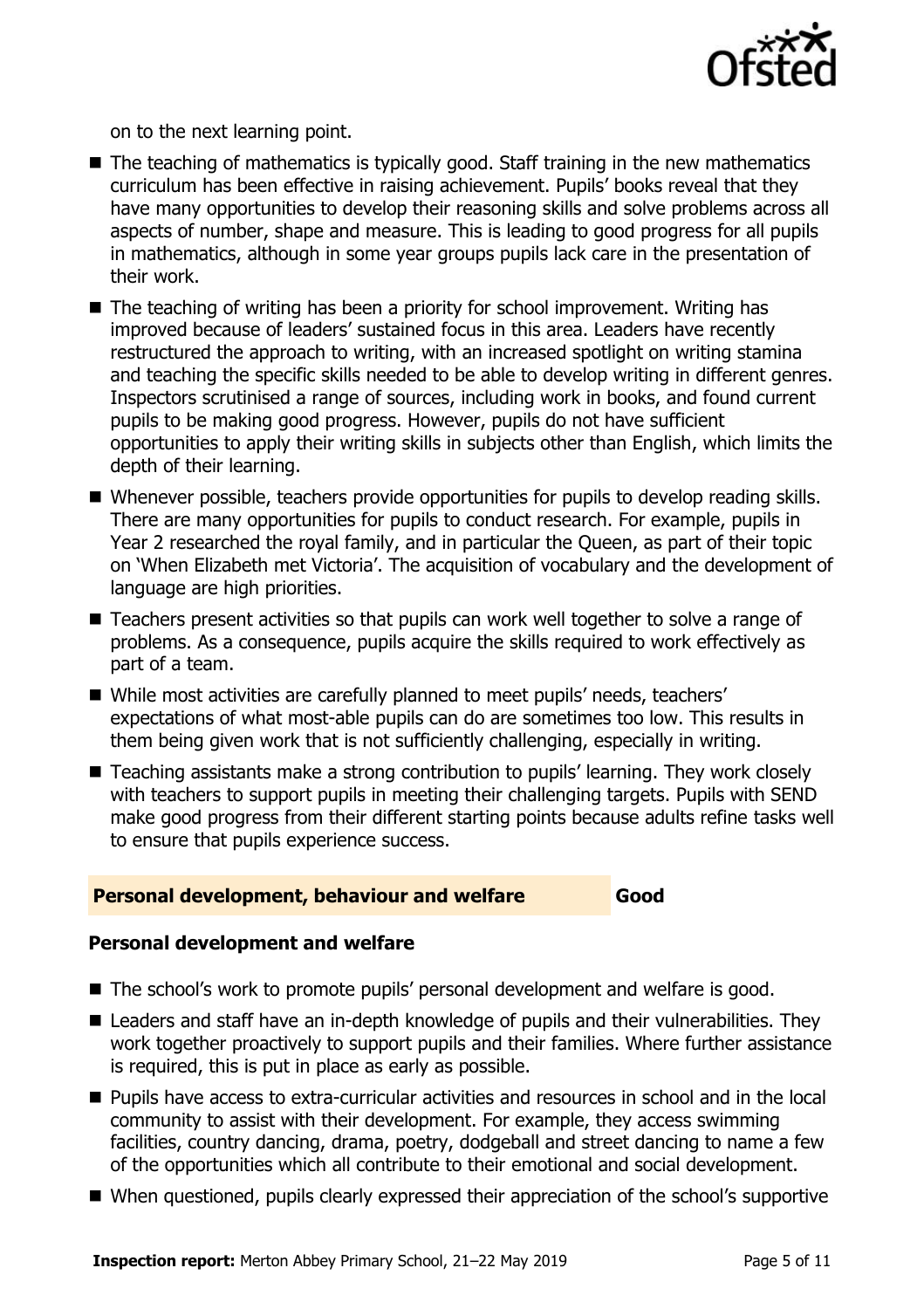

family atmosphere. They said, 'We all work well together and take care of each other even though we are from different religions.' Pupils undertake various responsibilities diligently. These include organising fundraising events such as for Comic Relief.

- **Pupils contribute well in lessons because they have strong relationships with staff and** each other. They are comfortable sharing their ideas and asking questions. They work enthusiastically in pairs and groups and enjoy supporting each other in their learning.
- Pupils have a good understanding of the different types of bullying. They are confident that bullying will be dealt with quickly by staff when it happens. Pupils say that they feel safe because they know that adults will help them. They know how to stay safe when online.

#### **Behaviour**

- The behaviour of pupils is good.
- **Pupils are polite, courteous and welcoming to visitors. They conduct themselves well** throughout the day, for example in lessons, assemblies and at breaktimes and lunchtimes.
- During play and lunchtimes, pupils of all ages either talked, read or played games together sensibly, thus meeting the high expectations of staff on duty.
- **Pupils work well together. In lessons, they listen carefully and cooperate well with each** other, showing respect for other people's opinions. Pupils generally work hard and are focused and engaged in their learning. Inspectors observed no incidents of low-level disruption.
- **Pupils clearly enjoy school, and the rate of attendance is above the national average.** The proportion of pupils who regularly miss school is below the national average.

### **Outcomes for pupils Good Good**

- Leaders and teachers have focused successfully on improving pupils' achievement since the previous inspection. Over time, across year groups, pupils' developing skills show good progress in mathematics and continued improvement in reading. Pupils' progress in writing has fluctuated more widely.
- Published assessment information for outcomes at the end of the 2017/18 academic year indicate that, at the end of key stage 2, pupils' progress was in line with that made by other pupils nationally from similar starting points in mathematics. This was not the case in reading and writing. Leaders recognise that further raising pupils' progress remains a focus for the school and have put effective plans in place.
- At the end of Year 2 in 2017/18 the proportions of pupils assessed as working at both the expected standard and at greater depth were broadly in line with national averages for mathematics. However, the proportions working at the expected standard in reading and writing were below average.
- The school's assessment information shows that, across the school, current pupils are making strong progress from their different starting points. This evidence is supported by the work in pupils' books. Consequently, greater proportions of pupils in Years 2 and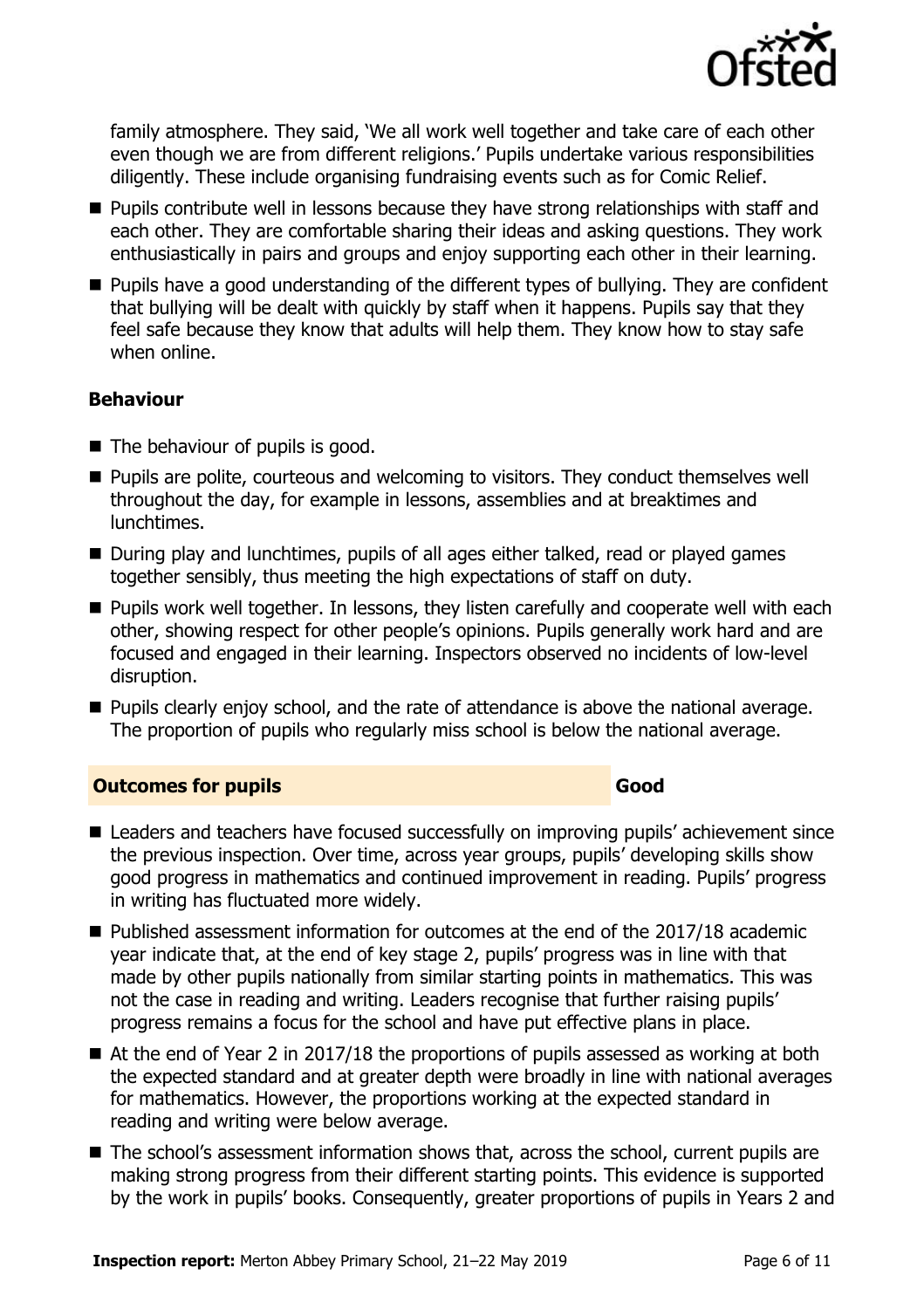

6 are on track to meet both the expected and higher standards in reading, writing and mathematics.

- Outcomes in the Year 1 phonics screening check have been inconsistent in the last two years. However, effective teaching has led to considerable improvements and a greater proportion of pupils are well placed to reach the expected standard this year.
- **Pupils read with fluency and expression. When reading unknown texts, pupils use their** secure knowledge of letter sounds to help them. Pupils read regularly, both at home and in school.
- Outcomes for disadvantaged pupils are good. They make good progress because they are well supported by teachers in and out of class. Pupils with SEND make good progress against their targets because the staff know them well and provide appropriate support. Parents appreciate the support that the school gives their children, both academically and emotionally
- **Pupils who speak English as an additional language make similar good progress to** other groups in the school. This is because the school works effectively to provide timely support.

#### **Early years provision Good Good**

- A large proportion of children enter the early years provision with skills and knowledge below those typical for their age. Particular weaknesses are in children's speech and language skills, as well as in their personal, social and emotional development. From these low starting points, children make strong progress in the Nursery and Reception classes.
- Children take part in purposeful and engaging activities, and make good choices when learning independently. Teachers make good use of questioning to challenge children's thinking and deepen their understanding. As a consequence, children develop key skills in speaking, listening and justifying their answers.
- Routines are well established. Children respond well to adults and behave well. Disadvantaged children and those who have additional needs are supported sensitively so that they make good progress. Children whose starting points are low are given effective support to catch up quickly. As a result, children are able to develop well both socially and emotionally.
- Children engage very well in most activities which are led by adults. Because of high expectations, children listen carefully and can explain their learning well. Children's concentration levels are good. They share well and take turns with each other. When undertaking and completing challenges set by teachers, children's ability to work independently is usually good. However, children are not as confident when choosing less structured activities; this limits their progress in certain areas.
- Adults support children's personal and social development well. They have established effective partnerships with local providers to ensure a smooth transition into school. Whether joining in Nursery or Reception, children settle quickly. They learn to follow the school's routines and understand the importance of good behaviour.
- Parents are encouraged to play an active part in their children's learning. Parents told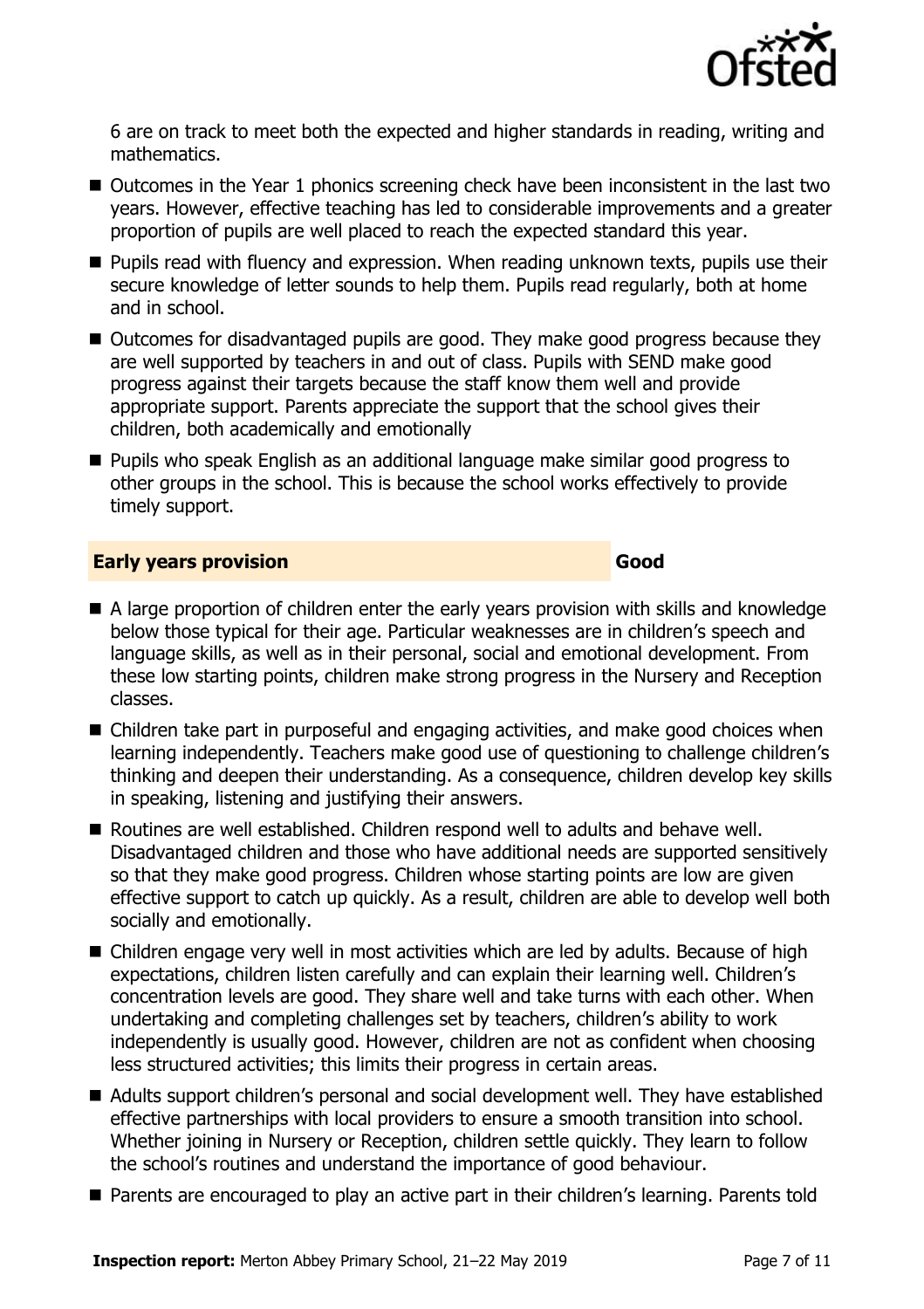

inspectors that staff are approachable and they welcome the home visits and clear communication between school and home.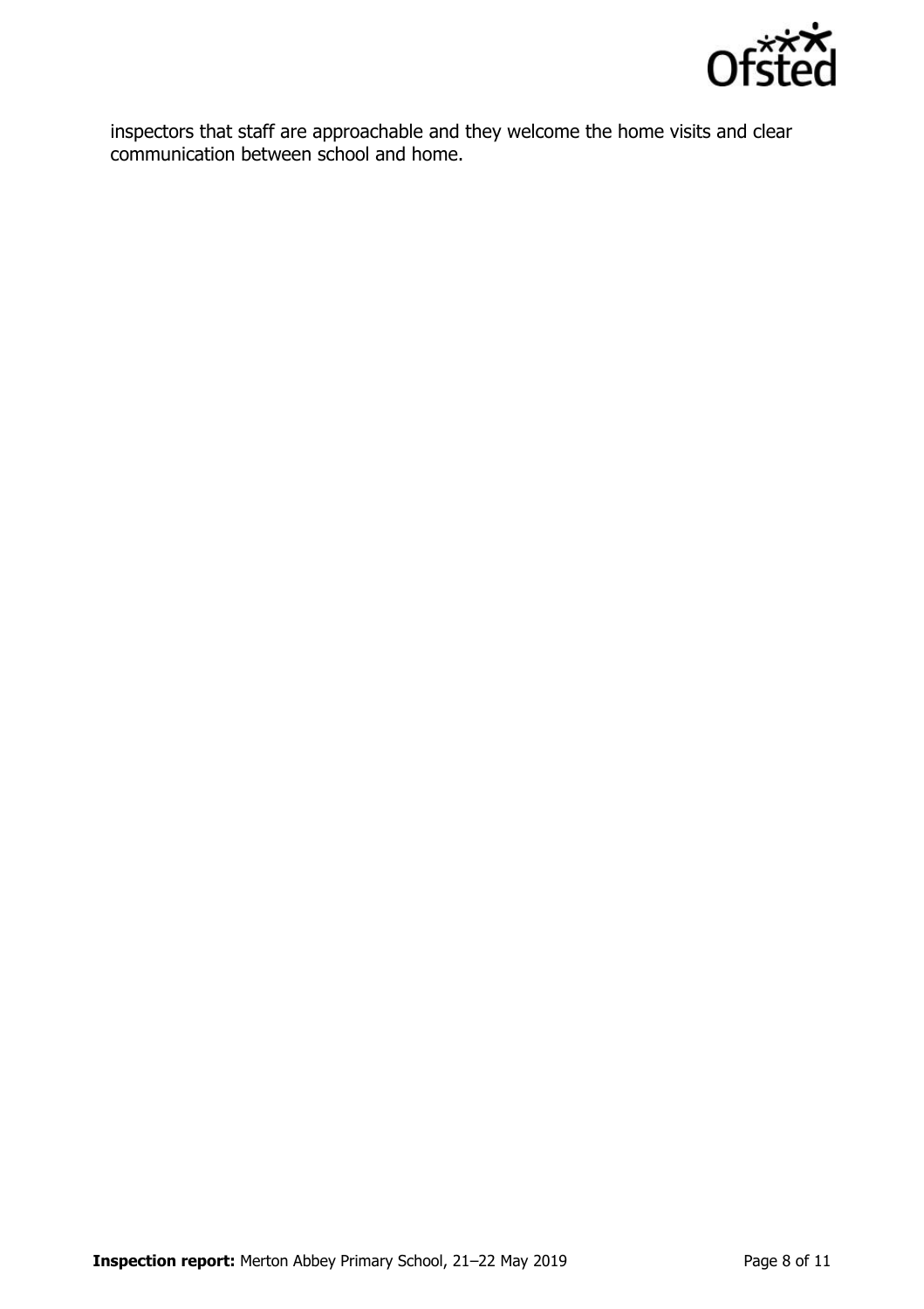

# **School details**

| Unique reference number | 102638   |
|-------------------------|----------|
| Local authority         | Merton   |
| Inspection number       | 10088877 |

This inspection of the school was carried out under section 5 of the Education Act 2005.

| Type of school                      | Primary                                          |
|-------------------------------------|--------------------------------------------------|
| School category                     | Maintained                                       |
| Age range of pupils                 | 3 to 11                                          |
| <b>Gender of pupils</b>             | Mixed                                            |
| Number of pupils on the school roll | 295                                              |
| Appropriate authority               | The governing body                               |
| <b>Co-Chairs</b>                    | Mamie Barden and Frances Cresswell               |
| <b>Headteacher</b>                  | Michael Bradley                                  |
| Telephone number                    | 020 85427129                                     |
| Website                             | www.mertonabbey.merton.sch.uk                    |
| <b>Email address</b>                | mertonabbeyprimary@mertonabbey.merton<br>.sch.uk |
| Date of previous inspection         | 21-22 March 2017                                 |

#### **Information about this school**

- Since the inspection of the school in March 2017, the school has had several changes in staffing, including new middle leaders and teachers.
- Merton Abbey Primary School is an average-sized primary school.
- The majority of pupils are from a White British background, with pupils from any other White background forming the next sizeable ethnic group.
- The proportion of pupils who speak English as an additional language is well above the national average.
- The proportion of pupils eligible for the pupil premium is above the national average and in the top 20% of schools nationally.
- $\blacksquare$  The proportion of pupils with SEND is above the national average.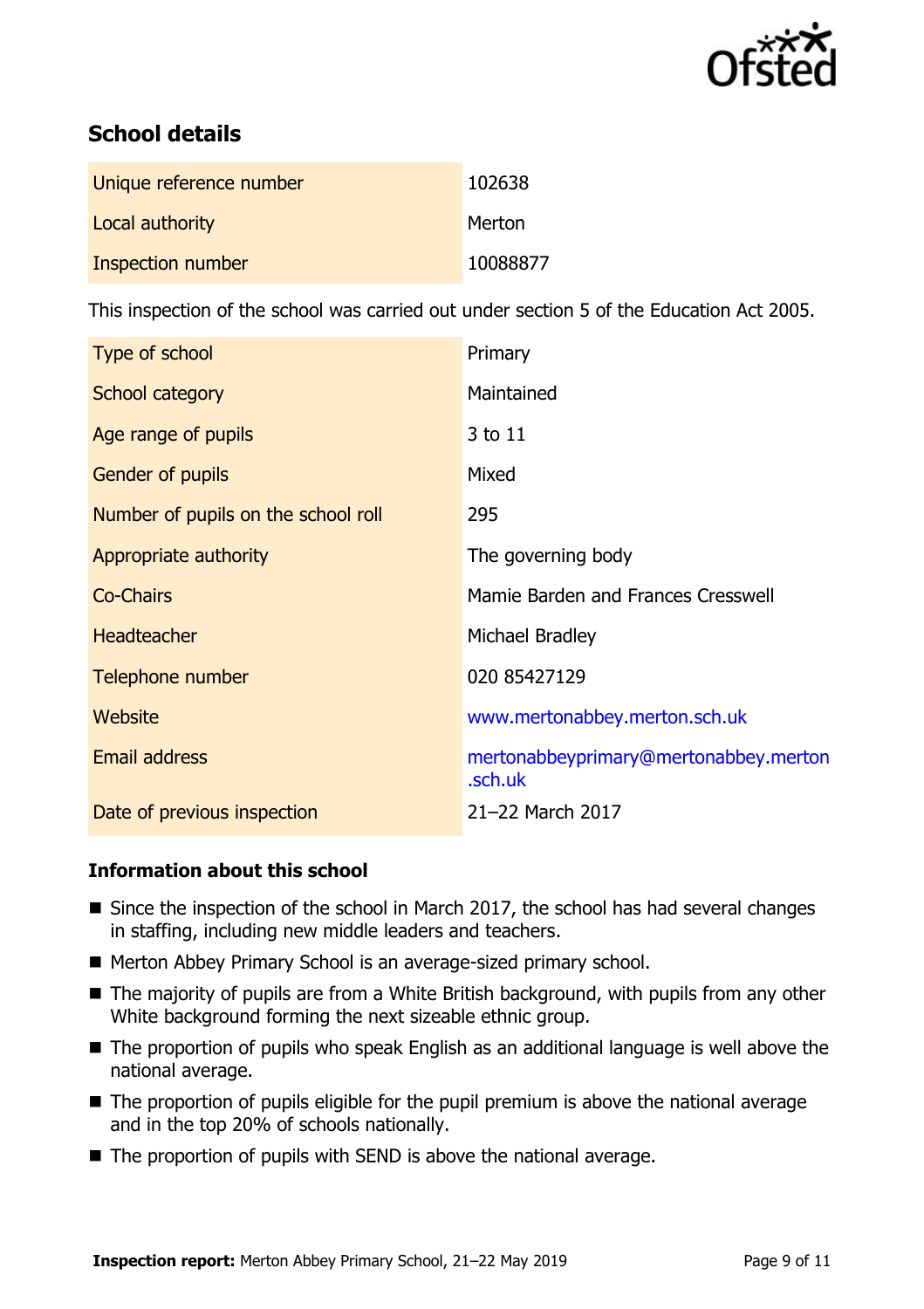

# **Information about this inspection**

- Inspectors observed teaching and learning in all classrooms alongside school leaders, and additionally observed intervention groups.
- Meetings were held with school leaders, teachers and groups of pupils. Inspectors met with the headteacher, the two co-chairs of the governing body, one other governor and the school improvement adviser from the local authority.
- $\blacksquare$  The inspection team worked in partnership with the school's senior leaders when analysing information about the school. The inspectors looked at pupils' outcomes, the school's evaluation of its own performance, minutes from governing body meetings, the school development plan, and monitoring and evaluation records of the quality of teaching. Behaviour and attendance records and information relating to safeguarding were also checked.
- The inspectors walked around the school with pupils to find out more about their work from displays and extra-curricular activities. Inspectors interviewed groups of pupils from across the school to determine their views on behaviour and safety.
- Inspectors observed pupils' behaviour in the playground, at playtime and in the lunch hall. They listened to pupils read and looked at work in pupils' books, alongside senior leaders.
- Inspectors took into account the views of parents by analysing the 24 responses to Ofsted's online survey, Parent View, and the school's own evaluation of parental responses to an in-house questionnaire. They also spoke informally to parents during the inspection.
- **Inspectors took into account the views of pupils by analysing the 157 responses to the** online pupil survey as well as speaking to pupils during the inspection.
- Inspectors took into account the views of 37 staff who responded to the staff survey.

#### **Inspection team**

| Danvir Visvanathan, lead inspector | Ofsted Inspector        |
|------------------------------------|-------------------------|
| Lisa Farrow                        | Ofsted Inspector        |
| James Robinson                     | <b>Ofsted Inspector</b> |